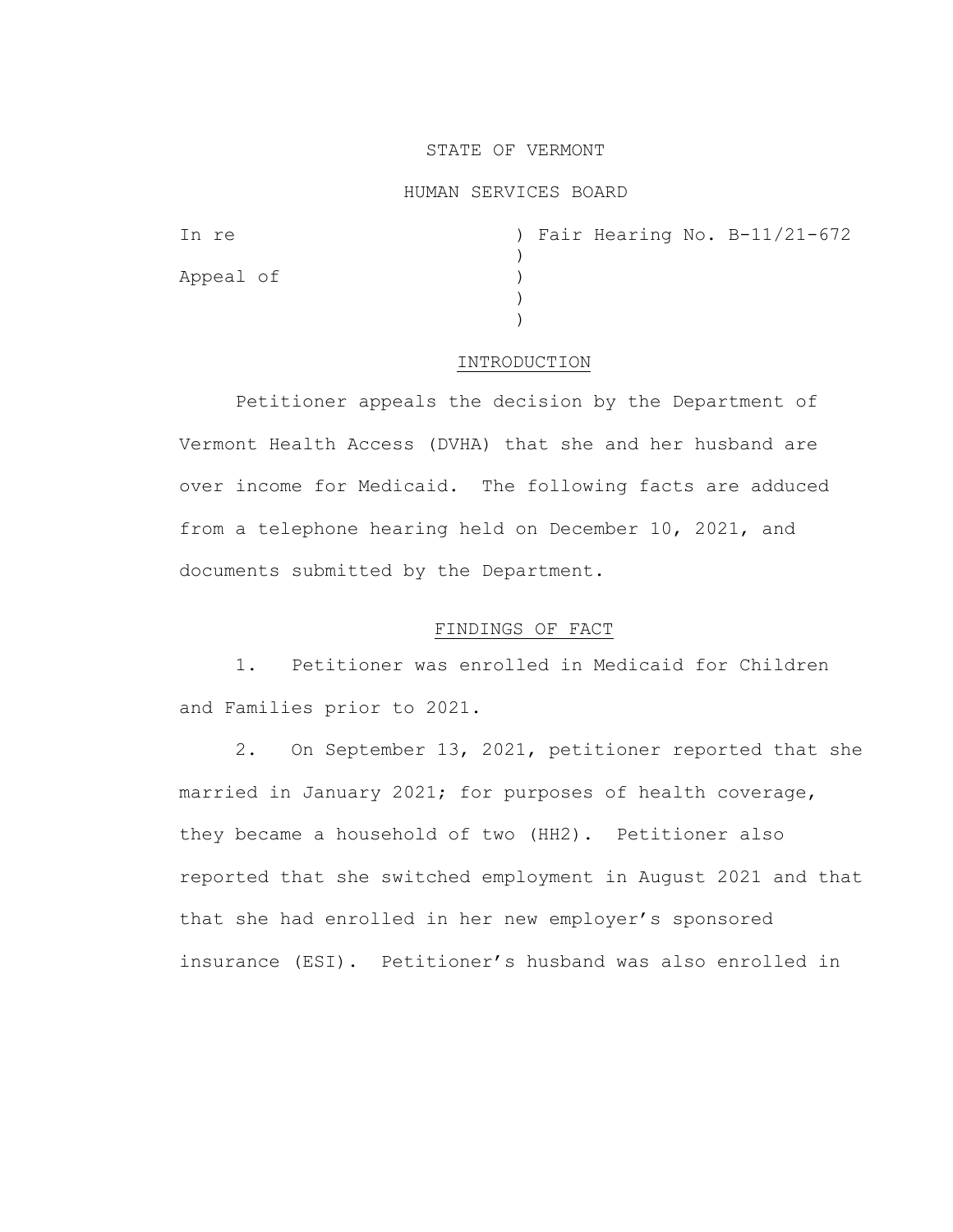her ESI1. Petitioner submitted income information for her household in applications filed on October 4, 2021, and November 5, 2021.

3. By Notice of Decision dated November 5, 2022, the Department notified petitioner that both she and her husband were over income for MCA based on their reported household income of \$3,720.83/month. Petitioner's income was calculated as follows: \$550 every two weeks or \$1,178.57/month minus a deduction of \$29.16 for her retirement contribution for a countable income of \$1,149.41/month. Petitioner's spouse's income was \$20/hour for 30/hours/week or \$2,571.42/month. The MCA threshold for eligibility for a HH2 is \$2,003.60. Therefore, both petitioner and her husband are over income for MCA.

4. However, during the COVID pandemic the Department is not terminating currently covered individuals from MCA coverage even if they are now over income. Therefore, petitioner continues to have MCA coverage. However, because her husband was not enrolled in MCA at the time of this application, he remains ineligible due to being over income.

<sup>&</sup>lt;sup>1</sup>While not the matter under appeal, the Department notified petitioner during phone conversations between the parties that her ESI was expensive as it cost over half her paycheck and so did not trigger the Minimum Essential Coverage (MEC) standards of the Vermont Health Benefit Eligibility and Enrollment (HBEE) Rules.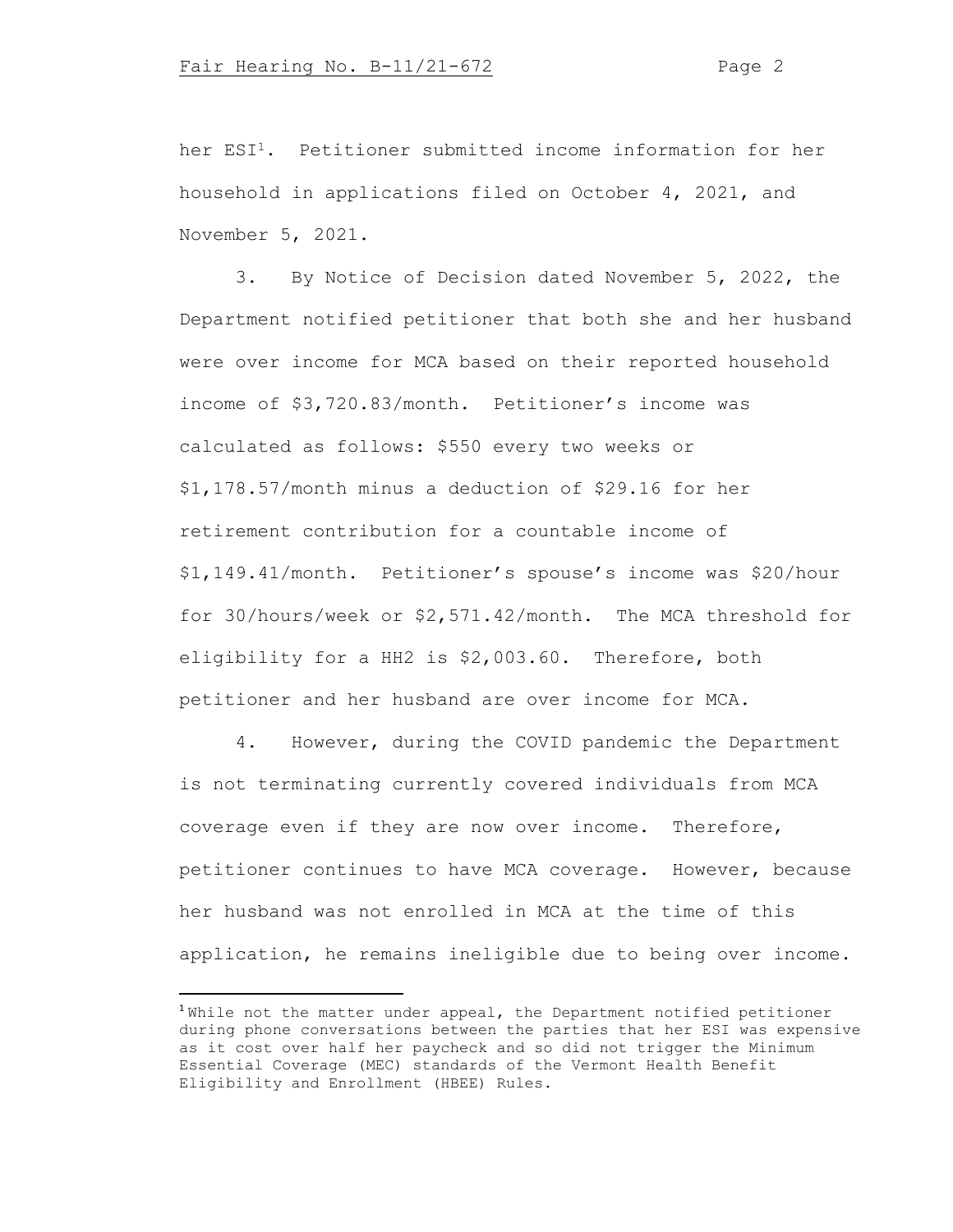5. Petitioner was advised by the Department that she could voluntarily terminate her ESI and remain on MCA and post-pandemic emergency, when the Department does make a decision to begin terminating MCA coverage for individuals who are over income, petitioner would be notified of such and would have the opportunity to re-enroll in ESI or a qualified health plan (QHP) coverage at her option. At least at the time of hearing, petitioner has declined to terminate either her ESI or Medicaid coverage.

6. At hearing, petitioner expressed general frustration with the complexities of selecting health care and the expense. She stated that she is enrolled in a nursing program and also working in an emergency room and feels that she needs to keep her ESI but objects to the cost and feels that both she and her husband should be covered by Medicaid.

### ORDER

The Department's decision is affirmed.

## REASONS

Review of the Department's determination is de novo. The Department has the burden of proof at hearing if terminating or reducing existing benefits; otherwise, the